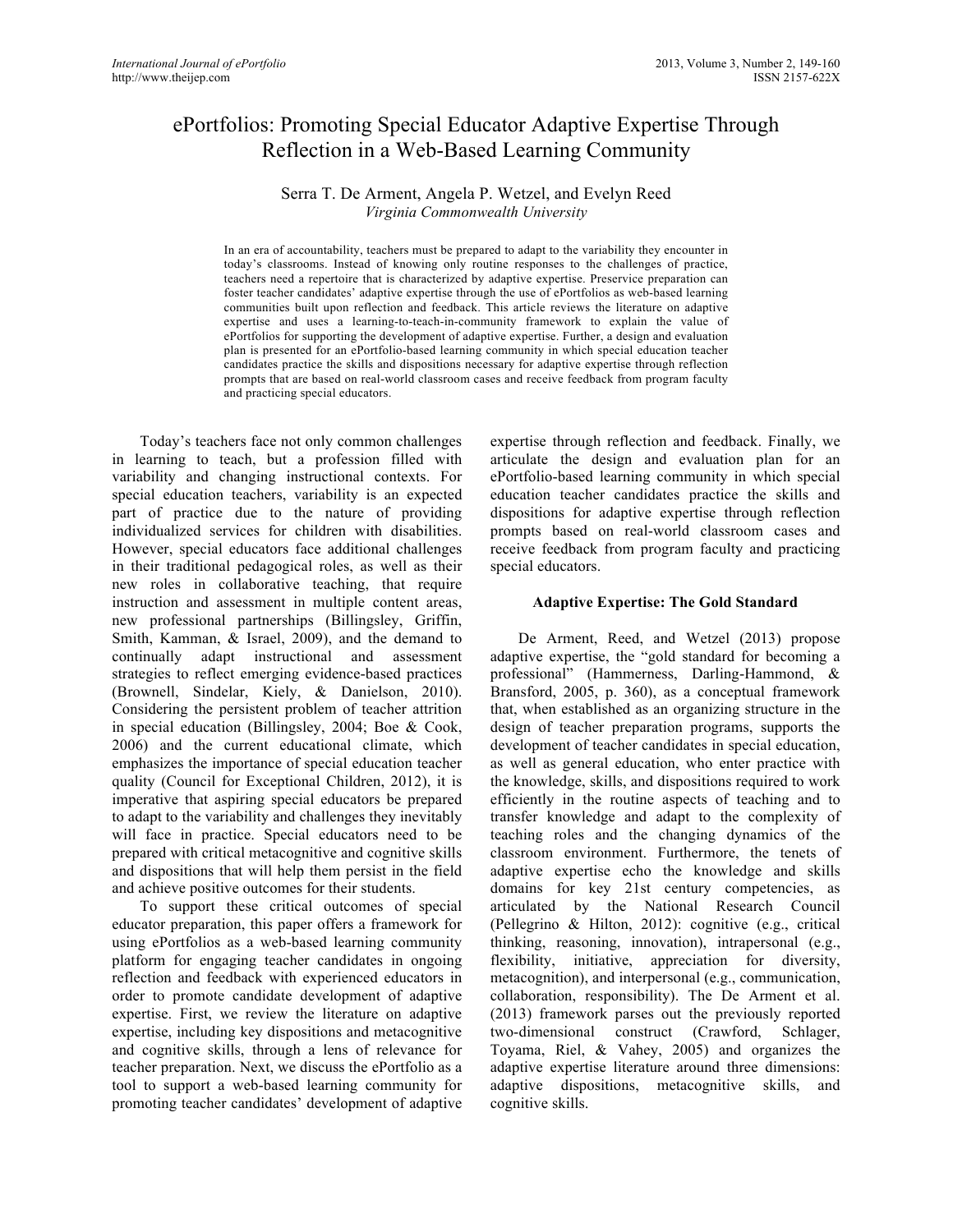First, adaptive experts understand the world as a variable, changing context (Crawford et al., 2005). Thus, adaptive experts recognize that challenges in practice may reveal the limitations of individuals' knowledge and understanding (Crawford et al., 2005) and require them to ask questions (Schwartz, Bransford, & Sears, 2005), seek feedback, and take managed risks to respond to novel situations (Crawford & Brophy, 2006). Adaptive experts are comfortable modifying previous knowledge and assumptions based on new information (Bransford, Derry, Berliner, & Hammerness, 2005; Lin, Schwartz, & Hatano, 2005; Schwartz et al., 2005). In addition to adaptive dispositions, critical cognitive skills are required for adaptive experts. Adaptive experts are flexible and able to respond to variability in contexts of practice (National Research Council, 2000) by modifying existing or inventing new procedures (Goodnow, Peterson, & Lawrence, 2007; Hatano & Oura, 2003) to meet the current challenge using data and thoughtful consideration while also accounting for multiple perspectives (Crawford & Brophy, 2006; Crawford et al., 2005; Fisher & Peterson, 2001). Finally, metacognitive skills enable adaptive experts to selfassess both their own learning (Bell, Horton, Blashki, & Seidel, 2012; Bransford, 2004; Crawford & Brophy, 2006; Crawford et al., 2005) and the processes and outcomes of their performance in practice (Crawford et al., 2005; Lin, Schwartz, & Bransford, 2007). Further learning occurs through the analysis of the process and outcomes involved in problem solving and the selection of efficient or innovative approaches (Crawford et al., 2005; Lin et al., 2007); results inform opportunities to modify existing knowledge and procedures or to invent new procedures (Goodnow et al., 2007; Hatano & Oura, 2003).

Adaptive expertise is described as a balancing act between routine efficiency and innovation (Bransford et al., 2005). Routine experts are highly adept in the efficient performance of a particular skill set within environments with little variability (Bransford, 2004; Bransford et al., 2005; Hatano & Inagaki, 1986; Inagaki & Miyake, 2007); the specificity of their domains, however, can limit their ability to be flexible in response to a changing context of practice (Crawford & Brophy, 2006). Adaptive experts, by contrast, not only work efficiently but are able to select and justify the use of routine versus innovative approaches (Bransford et al., 2005; Schwartz et al., 2005).

Though some suggest that routine expertise must precede the development of adaptive expertise, evidence from research in medicine, business, and engineering suggests the potential for development of the two synchronously along the trajectory from novice to expert (Barnett & Koslowski, 2002; Crawford, 2007; Crawford & Brophy, 2006; Fisher & Peterson, 2001; Martin, Petrosino, Rivale, & Diller, 2006; Varpio, Schryer, & Lingard, 2009). However, at present, evidence to support pedagogical models and strategies and assessment methods for promoting adaptive expertise in teacher educator candidates is limited (Janssen, de Hullu, & Tigelaar, 2008; Soslau, 2012). Janssen et al. (2008) analyzed teacher candidate reflections, and findings indicate reflection on positive teaching experiences promotes adaptive dispositions, such as motivation, and the cognitive and metacognitive skills required to develop innovative procedures. Bransford (2007) proposed that activities that engage learners in reflection also promote metacognitive and cognitive skills for adaptive expertise. Further, Soslau (2012) observed supervisor-student conferences following field experiences and interviewed participating students and supervisors. Results suggest that teacher educators can promote adaptive expertise by guiding students through a reflection of both the routine, as well as the unanticipated, variable, and context-specific elements of the student teaching experience. Lin et al. (2007) suggested that when learners are prompted with various "what if" scenarios as they problem solve, they can develop "smart tools" that generalize across situations and can be applied in future contexts. These investigations highlight two components of program design—reflection prompts and feedback to teacher candidates—that offer potential mediums for positively impacting the development of teacher candidates' skills and dispositions for adaptive expertise.

#### **ePortfolios: A Web-Based Context for Learning in Community**

Teacher development is neither a solitary nor a linear process; it requires, instead, the acquisition of content and pedagogical knowledge, application and challenge within varied teaching contexts, reflection and revision of assumptions, and deeper understanding of the complexity of teaching. This cyclical process is optimized by learning in community with faculty, peers, and accomplished practitioners who share their experiences and reflections to support an inquiry stance to teaching. In a community of learners or inquiry, members seek and present resources, apply theoretical frameworks to shared experiences, investigate the effectiveness of strategies, examine beliefs, and build problem solving schemas for shared dilemmas (Hammerness et al., 2005).

This model of teacher development is congruent with recent recommendations for reforming teacher preparation by the National Research Council Committee on Defining Deeper Learning and 21st Century Skills (Pellegrino & Hilton, 2012), which was charged with identifying the knowledge and skills that students need to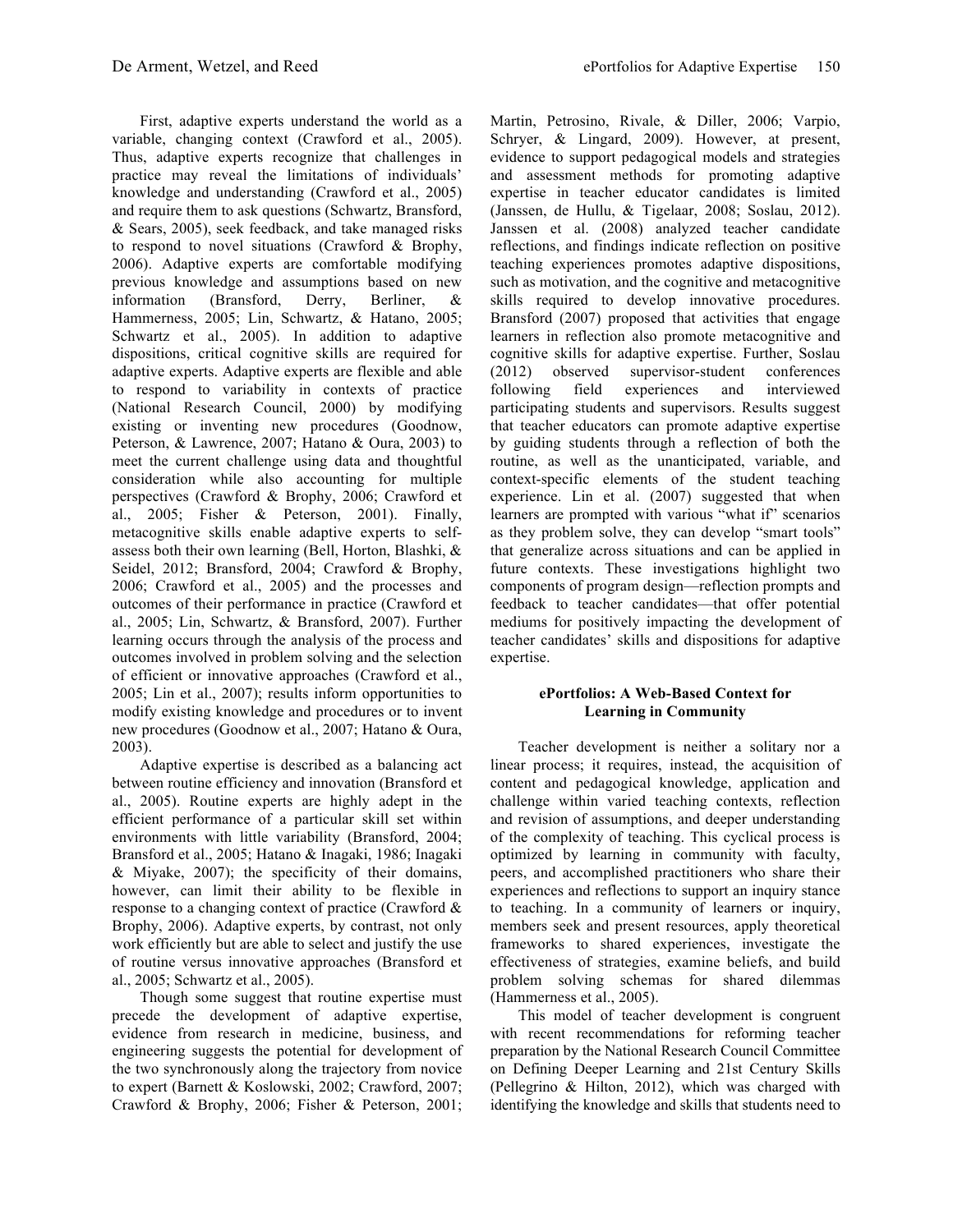acquire for working in a rapidly changing world. The committee's report highlighted cognitive, intrapersonal, and interpersonal competencies that are related to positive adult outcomes. To ensure the development of these competencies in K-12 and college education, the committee recommended reform in teacher education. Building on a practice-based approach, effective teacher education emphasizes foundational knowledge in development, learning, and knowledge-based pedagogy that is linked to extensive classroom experience, with mentoring by proficient teachers (Windschitl, 2009). Within coursework, faculty can promote deeper learning in the community through case-based methods, action research projects, performance assessments, and portfolio reviews (Darling-Hammond & Hammerness, 2005). As teacher candidates, faculty, and accomplished teachers examine and discuss teaching experiences and learning outcomes, there are rich opportunities to examine practice, revise understandings, and improve teaching. Learning in community also introduces preservice teachers to the value of teacher social networks that can provide support, promote innovation and expertise development, strengthen teacher self-efficacy, and foster student achievement (Baker-Doyle, 2011).

When guided by an organizing framework, ePortfolios can be an ideal platform not only for capturing the complexities of this non-linear teacher development, but also for promoting teachers' adaptive expertise through reflection and feedback. As noted by Lambe, McNair, and Smith (2013), ePortfolios allow learners to demonstrate a commitment to lifelong learning and document growth related to professional standards. Additionally, reflection is often the central element of ePortfolio development (Yancey, 2009). By evaluating their own learning, teacher candidates create opportunities to extend their understandings (Dalal, Hakel, Sliter, & Kirkendall, 2012) and "directly engage in the scholarship of teaching" (Pelliccione & Raison, 2009, p. 273). The Hammerness et al. (2005) learning in community framework for understanding and guiding teacher development provides a useful structure for organizing the ePortfolio as a web-based learning community that is centered around reflective practice. This framework builds on professional standards that describe targets for competent novice teachers (Interstate New Teacher Assessment and Support Consortium; Council of Chief State School Officers, 2011) and for advanced teachers (National Board for Professional Teaching Standards, 2010). Furthermore, the framework draws from the teacher development literature in order to define and connect key components of teacher learning within a learning community of educators.

As explained by Hammerness et al. (2005), the learning-to-teach in-community framework begins with a central vision that presents images embodying the standards of high quality teaching practice and allows

teacher candidates to consider the goals of teaching and the process for ensuring that students reach those goals. Within an ePortfolio, the vision makes salient the goals of the teacher preparation program and sets the tone for capturing teacher candidate growth as teacher candidates reflect upon and question the disconnects between their previously held understandings about teaching and the images represented by the vision (Light, Chen, & Ittelson, 2012). Carried throughout the preparation program, reflective, vision-based ePortfolios help to build the coherence across teacher preparation necessary for enhancing teacher learning (Darling-Hammond & Hammerness, 2005).

Reflection continues throughout each component of teacher learning that is represented in the framework. Teacher candidates must develop deep understanding of what it means to teach, not only in terms of content and pedagogical knowledge, but also through intimate understanding of students and the social contexts of learning and knowledge transfer (Hammerness et al., 2005). Conceptual and practical tools, such as learning theories and instructional strategies, help teacher candidates enact their understandings. Further, these tools help teacher candidates establish their own developing set of teaching practices (Hammerness et al., 2005). Practices include teacher candidates' various approaches to instruction, such as engaging students in cooperative learning groups, developing unit plans, and designing formative assessments that drive feedback and further learning. ePortfolios allow teacher candidates to maintain an ongoing reflective commentary related to their learning processes across these components and thus develop a discursive narrative of their individual development over time (Ehiyazaryan-White, 2012; Pitts & Ruggirello, 2012).

The ongoing reflective commentary engendered by the ePortfolio is a key element of the critical dispositions teacher candidates must develop toward their roles as teachers within the learning in community framework. Central to these dispositions are an "inquiry stance" that focuses on reflection and an openness to learning and further developing one's teaching practice, as well as the persistence to ensure the learning and success of students (Hammerness et al., 2005). These dispositions mirror important tenets of adaptive expertise, such as asking questions (Schwartz et al., 2005), modifying knowledge and assumptions based on new information (Bransford et al., 2005; Lin et al., 2005; Schwartz et al., 2005) and engaging in problem solving that results in the selection of routine or innovative responses to the challenges of teaching practice (Crawford et al., 2005; Lin et al., 2007). Table 1 illustrates connections between learning in community components and aspects of ePortfolio design.

Central to the framework is an overall understanding that learning to teach occurs within the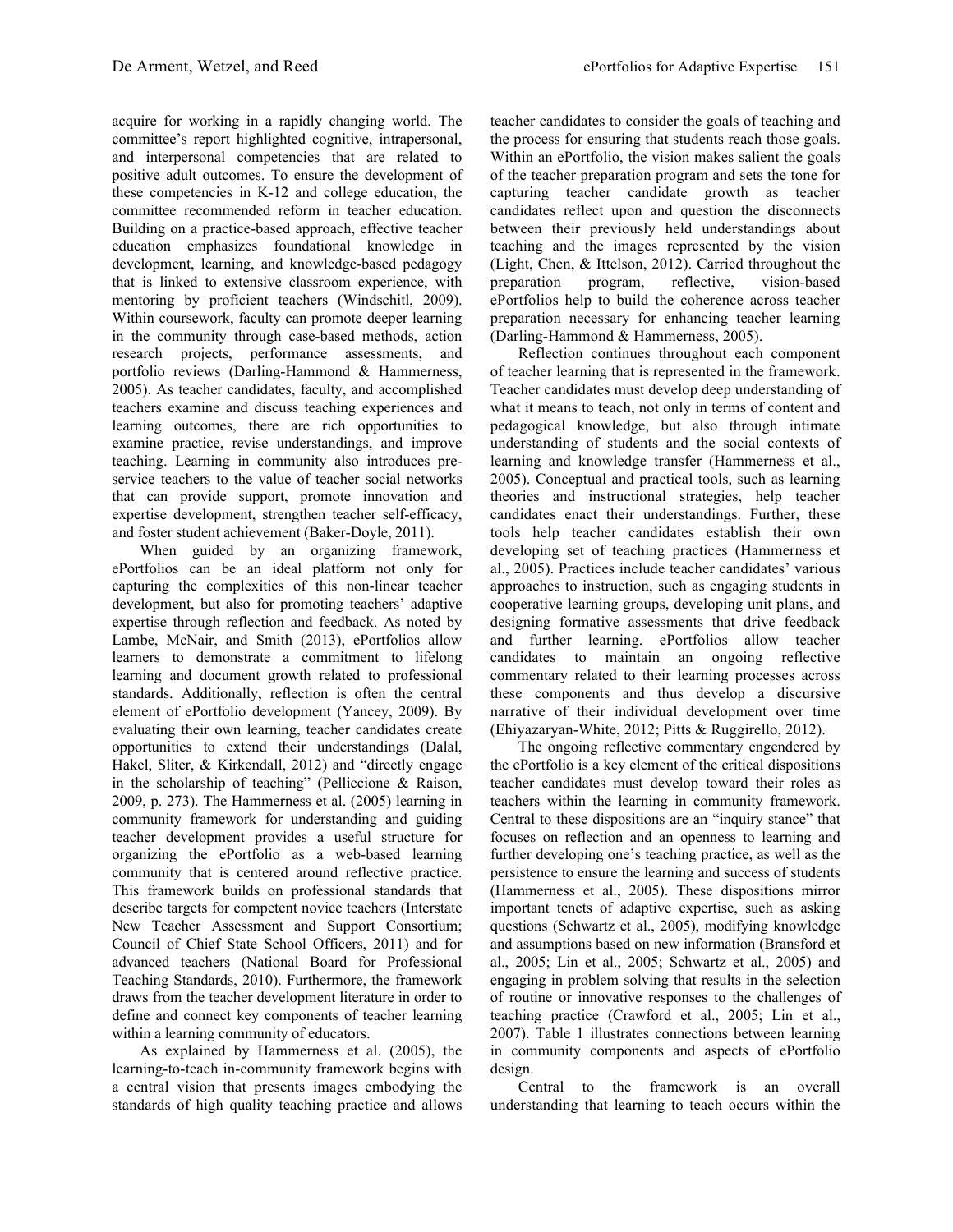|                     | Web-based ePortfolio learning communities                                                                                                                                                                         |                                                                                                                                                         |  |
|---------------------|-------------------------------------------------------------------------------------------------------------------------------------------------------------------------------------------------------------------|---------------------------------------------------------------------------------------------------------------------------------------------------------|--|
|                     | Learning in community components                                                                                                                                                                                  | ePortfolio connections                                                                                                                                  |  |
| Vision              | Preparation program's images of what makes high quality<br>teaching                                                                                                                                               | Preparation program goals are clear<br>across ePortfolio development with<br>evidence of candidate reflection<br>aligned to a central vision throughout |  |
| Understanding       | Knowing what it means to teach                                                                                                                                                                                    | Stimulation of and space for<br>ongoing reflective commentary                                                                                           |  |
| Tools               | Conceptual and practical theories and strategies teachers<br>use to act on their understandings of teaching practice                                                                                              | across each component based on<br>engagement with others within the<br>web-based learning community that                                                |  |
| Practices           | Approaches to instruction                                                                                                                                                                                         | illustrates teacher candidate                                                                                                                           |  |
| <b>Dispositions</b> | Teacher candidates' understandings of their roles as a<br>teachers with focus on being reflective and dedicated to<br>student learning<br>Note I get in community components edepted from Hemmerges et al. (2005) | development across time                                                                                                                                 |  |

Table 1 *Relevance of Learning to Teach in Community Framework for ePortfolio Development*

*Note*. Learning in community components adapted from Hammerness et al. (2005)

context of communities such as those developed among teacher candidate peer groups, teacher candidates and program faculty and/or school-based educators, and other combinations of teaching professionals. Learning communities can develop and change across various phases of the preparation program, and teacher educators can help orchestrate how learning communities encourage teacher candidates to embrace the program's vision of quality teaching and to develop the tools, understandings, practices, and dispositions necessary for effective teaching practice. Being learner-centered, ePortfolios establish an optimal learning-community environment for reflection because of their ability to stimulate dialogue that promotes the development of new ideas, learning, and thinking (Ehiyazaryan-White, 2012; Ring & Ramirez, 2012). Experienced teachers and program faculty can prompt candidate reflection and encourage the perspective-taking and desire for feedback characteristic of adaptive expertise (De Arment et al., 2013). Through purposeful design, teacher education faculty can establish ePortfolios as virtual learning communities that span the various contexts of teacher education and help establish program coherence (Darling-Hammond & Hammerness, 2005); ePortfolios can thus represent an essential bridge between teacher learning in university settings and teacher learning in school and clinical settings (see Figure 1; Hammerness et al., 2005).

#### **ePortfolios: An Effective Medium for Ongoing Reflection and Feedback**

Literature on the effectiveness of ePortfolios for promoting and assessing reflection informs the purposeful design of ePortfolios as web-based learning communities for promoting adaptive expertise. Wetzel and Strudler (2006) sought the perspectives of teacher education students on the costs and benefits of using ePortfolios. Through semistructured interviews, students and recent graduates (*n*  $= 48$ ) described how they used reflection within their ePortfolios by connecting standards to theory and relating personal reactions to their own teaching activities (Wetzel & Strudler, 2006). Overall, students saw opportunities to reflect as a benefit of ePortfolio use. Further, these participants confirmed the value of ePortfolios for reflection, particularly in relation to their own teaching practices and to their understanding of what they might do differently next time (Wetzel & Strudler, 2006). Students surveyed (*n* = 224) by Parker, Ndoye, and Ritzhaupt (2012) echoed this positive sentiment, noting that ePortfolios promoted better understanding of their work and indicated areas in which they could improve their teaching effectiveness. Students, even those with the least experience with technologies and who gave negative feedback about ePortfolios and reflection, found their learning increased because they had to engage in frequent self-analysis (Parkes & Kajder, 2010). Lambe et al. (2013) examined threadeddiscussion archives to gain insight into preservice teachers' perspectives on ePortfolio development. Students in their study  $(n = 22)$  noted clear emphasis on critical reflection through their ePortfolios over descriptions or summaries of events and artifacts (Lambe et al., 2013). Preservice teachers  $(n = 8)$ interviewed by Yao, Aldrich, Foster, and Pecina (2009) also noted value in the ePortfolio for developing their skills of reflection, but felt that specific reflection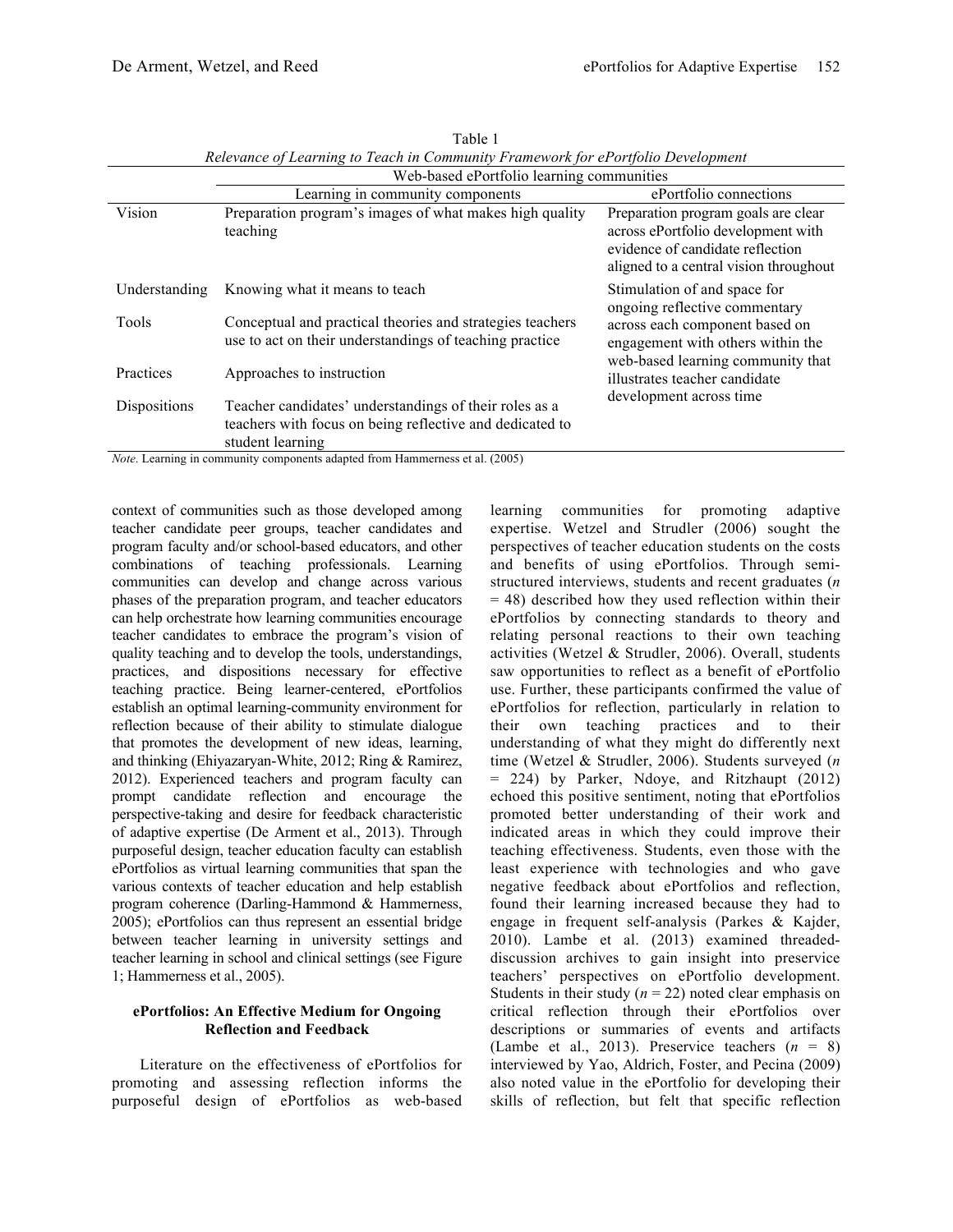

Figure 1 *Connecting Teacher Candidate Learning Between Higher Education and Clinical Settings*

*Note.* The web-based ePortfolio learning community serves as a bridge between teacher candidate learning within the university setting and real world practice within clinical settings.

templates limited their free expression. In addition, these participants found that reflective tasks based solely on theory rather than teaching experiences did not allow for in-depth reflection (Yao et al., 2009). Teacher education faculty also expressed value in the ePortfolio as a tool for promoting student reflection (Yao et al., 2009). Strudler and Wetzel (2008) conducted semi-structured interviews with 64 faculty and administrators within six teacher education programs across the US to understand their perspectives on the use of ePortfolios within their programs. Respondents from all six sites cited the importance of reflection and learning that occurred through ePortfolios (Strudler & Wetzel, 2008). The significance that students and faculty attribute to ePortfolio-based reflection is critical for ensuring the buy-in and commitment of all participants within the web-based learning community. Illustrating the importance of bridging clinical and course-based learning, reflection that promotes learning and development and is tied to teaching experiences appears to be of particular value.

Research also points to the importance of scaffolding student reflection by providing specific prompts, feedback from faculty and peers, and detailed information on expectations and associated levels of reflective practice (Ehiyazaryan-White, 2012; Parkes & Kajder, 2010; Ring & Ramirez, 2012). Jenson (2011) analyzed her instructional approaches to promoting freshmen writing students'  $(n = 137)$  reflection and implemented instructional changes to encourage students to think more deeply about their learning. First, using surveys, Jenson (2011) gathered information on students' strategies for achieving their writing goals. Next, she put forth a conscious effort to make the purpose of each course activity clear to students through guiding questions and class discussion (Jenson,

2011). Finally, Jenson (2011) increased the course ePortfolio-based reflection requirement, asking students to post reflections for each paper throughout the semester, rather than a single reflection at the end of the course. Through qualitative analysis of students' final reflections across eight years of ePortfolio use, Jenson (2011) found that students wrote longer reflections that moved from simply naming and describing artifacts to discussing learning outcomes and self-regulating writing strategies. Students also increasingly related learning to other coursework and life beyond college in their reflections (Jenson, 2011). These findings suggest thoughtful instructional practices that scaffold student thinking can have a positive impact on depth and quality of student reflection.

A common theme across ePortfolio literature is the importance of feedback for promoting students' meaningful reflection through ePortfolios. As Ring and Ramirez (2012) noted: "The most effective and successful ePortfolio programs provide formative feedback throughout the ePortfolio development period, encouraging reflection and subsequent revision and refinement of the evidence" (p. 89). Through action research with seven master's degree students in education, Ehiyazaryan-White (2012) identified the importance of students being able to share and provide peer feedback on their successes, failures, and uncertainties through ePortfolio-based reflection. Faculty in teacher education programs, where reflection is extensive, cited emphasis on student participation "in a cycle of response and improvement" (Strudler & Wetzel, 2008, p. 138). Rather than reflecting on a single occasion in relation to an artifact or experience, engaging teacher candidates within a learning community that prompts further reflection encourages greater reflective depth. At institutions that did not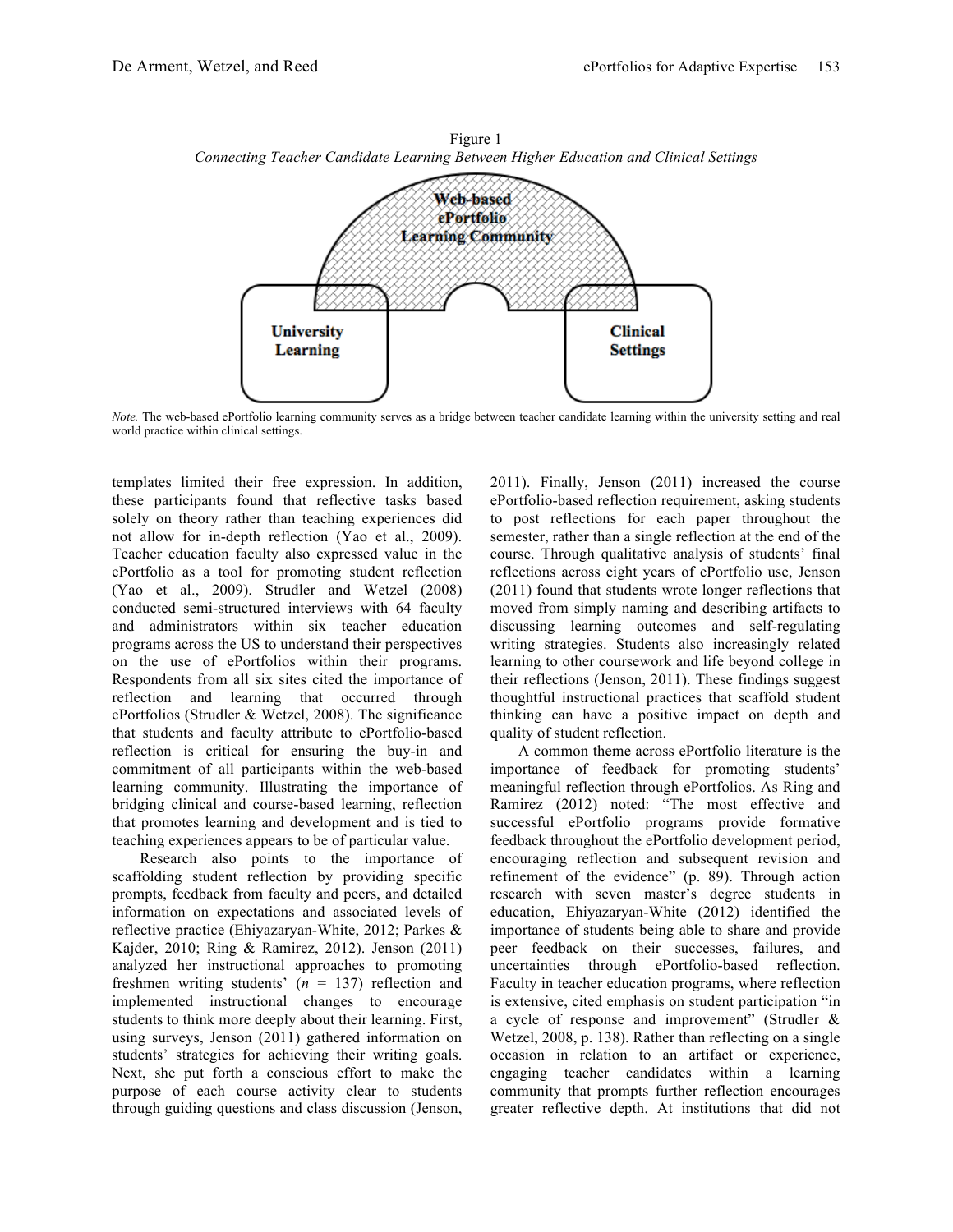place heavy emphasis on reflection, students demonstrated surface level reflections involving description and some affective response. Unprompted, teacher candidates did not revise these reflections further, and thus did not engage in more extensive and thoughtful self-assessment (Strudler & Wetzel, 2008). This finding underscores the importance of targeted engagement among teacher candidates, program faculty, and practicing teachers within a learning community environment for the development of the ongoing reflective practice characteristic of adaptive expertise.

In addition to regular feedback and dialogic engagement with others, explicit expectations are important for promoting ePortfolio-based reflection. Faculty can communicate expectations clearly through thoughtfully developed reflection assessment rubrics. Parkes and Kajder (2010) developed a rubric to evaluate teacher candidates' reflection on practice and critical reflection of growth. Using their rubric, faculty award points across three levels—basic, competent, and distinguished—and students use stated criteria for each level to guide their reflective work. Use of rubrics such as this one helps students understand what reflection is and provides guidance rather than a prescriptive formula for developing reflective responses (Parkes & Kadjer, 2010). Pelliccione and Raison (2009) also noted the improvement of first-year teacher education students' reflections in terms of depth and cohesion when they responded to a structured reflection guide.

Other rubric-based research targets the documentation of teacher candidates' growth in reflection through the ePortfolio platform. Pitts and Ruggirello (2012) studied the reflective practices of secondary science teachers  $(n = 9)$ , specifically how they used baseline and post-baseline evidence to demonstrate growth within their ePortfolios. To analyze ePortfolio entries, the researchers used a scoring rubric with three levels of performance (1 = *under-developed*, 2 = *good*, and 3 = *excellent*) based on essential components of reflection: baseline and post-baseline evidence selected, application of a conceptual framework, and articulation of growth (Pitts & Ruggirello, 2012). With the support of a clearly articulated rubric and accompanying reading and writing guidelines, the students with the strongest entries were able to explain a conceptual framework and provide a clear rationale that connected the baseline and post-baseline evidence of their growth.

Research acknowledges the tension that exists between providing simultaneous structure and flexibility to support students' reflective practices through ePortfolios (Pitts & Ruggirello, 2012). However, by focusing reflection on the candidate's clinical and course-based experiences (Jenson, 2011; Wetzel & Strudler, 2006; Yao et al., 2009) and by providing explicit expectations through rubrics (Parkes & Kadjer, 2010; Pelliccione & Raison, 2009; Pitts & Ruggirello, 2012; Wetzel & Strudler, 2006) and ongoing feedback (Ring & Ramirez, 2012; Strudler & Wetzel, 2008), teacher education faculty can enhance the depth and quality of candidate reflection. In turn, enhanced skills in reflection suggest development of critical metacognitive skills for adaptive expertise.

## **Developing an ePortfolio-Based Learning Community**

In this section, we describe our ePortfolio design based on the adaptive expertise and reflection literature, our accomplishments to date, and our plans for further implementation and evaluation. While this ePortfolio model was developed to meet the preparation needs of special educators through collaboration with experienced teachers, the design process and the implementation and evaluation model could be applied to other teacher preparation programs.

## **Design Process**

Our ePortfolio development team, including faculty and doctoral students from three special education preparation programs, the director of assessment, and the director of technology, started the design process two years ago to create an ePortfolio model based on professional standards (Council for Exceptional Children, 2008), with opportunities for faculty-teacher candidate review of artifacts and reflections. Although each of the three programs required teacher candidates to assemble portfolios of artifacts and graded rubrics during their programs of study, teacher candidates commented on the tedious process of organizing these portfolios. In addition, faculty were concerned about the repetitive and generic nature of candidates' reflections. To ensure a sound conceptual basis and a feasible web-based design, team members reviewed the literature on teacher development and ePortfolios.

To clarify the conceptual and professionalstandards framework for the ePortfolio, the team also examined the programs' clinical evaluation, which guides and documents teacher candidates' performance within their final clinical experiences. Across five teaching standards on the Clinical Evaluation Continuum, target performance is described as "building on reflection, changing to improve, adjust, expand, and connect," descriptors that are consistent with adaptive expertise constructs. Faculty acknowledged the need to scaffold this level of reflection throughout teacher candidates' programs of study and established the promotion of meaningful reflection as a central goal in examining the curriculum and designing the ePortfolio process.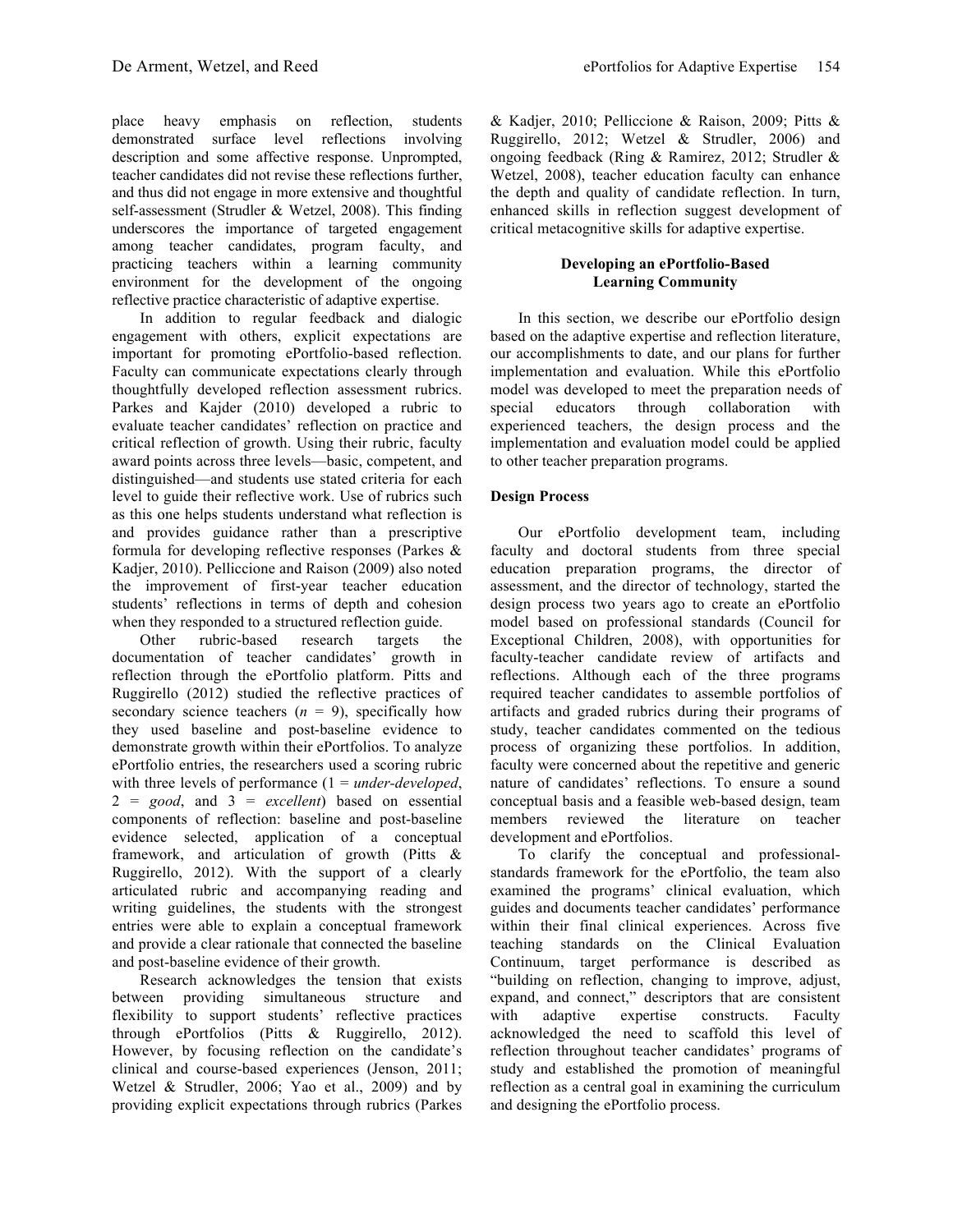Following the review of various platforms for ePortfolios (Watwood, Nugent, & Deihl, 2009), we selected WordPress as the blogging tool based on its flexible format and the potential for promoting deeper learning outcomes through feedback and reflection (Palloff & Pratt, 2007). In addition, the university provides WordPress technical support for students and faculty. Once the department created an ePortfolio template and training resources, the basic ePortfolio was piloted with teacher candidates.

#### **Reflection Prompt Development**

To apply the conceptual model of adaptive expertise and the learning in community framework, the ePortfolio team considered the important role of effective teachers who supervise teacher candidates within their classrooms, model adaptive expertise, and scaffold teacher candidates' reflection and growth. With their first-hand knowledge of the everyday challenges of practice, the exemplary teachers' perspectives about teacher candidates' challenges were critical to informing our development of reflection prompts for the ePortfolio model. Through a grant from the university's Center for Teaching Excellence, our team implemented the next phase of ePortfolio model development with exemplary special educators, who were teaching in local schools and community programs. Faculty identified seven program graduates

regarded as accomplished educators who represented the diversity of roles and educational settings that our special education teacher candidates need to understand. Specifically, these educators' roles included early interventionist, early childhood special educators, special educators, and school psychologist, with three to 18 years' experience. Their educational environments ranged from homes and community preschools to public schools and private day settings, with a range of inclusive and self-contained models of service delivery. All of these educators had experience as formal or informal mentors and supervisory professionals.

Guided by ePortfolio team members, these educators reviewed literature about adaptive expertise and reflection as the first step in the initial alignment activity to associate adaptive expertise indicators (De Arment et al., 2013) with target performance outcomes on the Clinical Evaluation Continuum rubric and specific ePortfolio artifacts (performance assessments conducted throughout the program of study). To build a shared vision for adaptive expertise in teaching, these educators were asked to identify one of the portfolio artifacts of particular relevance to their practice and the challenges of learning to teach. Prompted by these artifacts (identified in Table 2), educators discussed their own teaching, describing their challenges and problem solving approaches. Later, ePortfolio team members used a specific protocol based on adaptive

|                              | Alignment Activity                          |                                              |
|------------------------------|---------------------------------------------|----------------------------------------------|
| ePortfolio Artifact          | Clinical Continuum Target Exemplar          | <b>Adaptive Expertise Indicators</b>         |
| Individualized               | Reflects on learning goals, linking clearly | Using causal and hypothesis-based            |
| <b>Education Plan</b>        | to intervention, and setting high           | reasoning; selecting routine or adaptive     |
|                              | expectations.                               | approaches based on data and hypotheses.     |
| <b>Individualized Family</b> | Encourages family/caregiver involvement     | Seeking and analyzing feedback from          |
| Service Plan                 | as a team member in planning, delivering,   | others; accounting for multiple              |
|                              | and evaluating services.                    | perspectives.                                |
| <b>Functional Behavioral</b> | Monitor child's behavior throughout day,    | Being motivated to problem solve;            |
| Assessment                   | selecting strategies that prevent or lessen | monitoring results and performance and       |
|                              | disruptive behavior.                        | modifying existing procedural skills.        |
| <b>Cultural Diversity</b>    | Actively seeks out other perspectives;      | Willing to ask questions; willing to replace |
| Research Project             | appreciates their point of view; may adjust | prior assumptions and understandings;        |
|                              | own view upon reflection.                   | accounting for multiple perspectives.        |
| Learning Environment         | Reflects on time management                 | Inventing new procedures and balancing       |
| Analysis                     | effectiveness, adjusts routines, adopts new | efficient and innovative approaches; using   |
|                              | plans to maximize child engagement,         | data and hypotheses to drive problem         |
|                              | coaches others in embedded interventions.   | solving.                                     |
| Tutoring in Reading          | Uses varied materials to build on student's | Having the inclination to learn rather than  |
| Notebook                     | prior knowledge, interests, needs; reflects | simply apply knowledge; responding to        |
|                              | and makes changes based on research and     | variability in the classroom.                |
|                              | students' needs.                            |                                              |

Table 2

*Note*. Adaptive Expertise Indicators adapted from De Arment et al. (2013).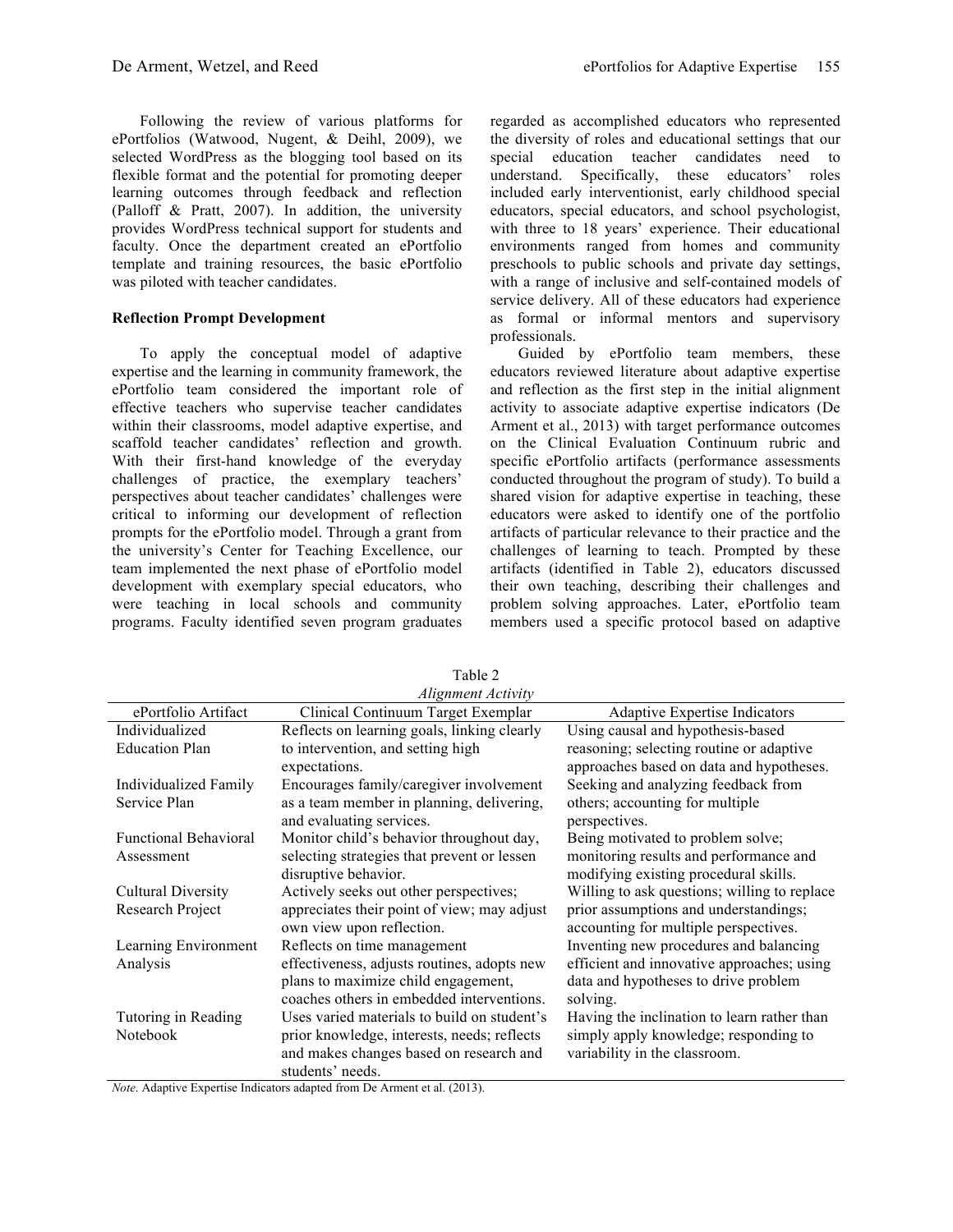expertise to prompt reflection on their teaching practice (see Appendix). These discussions were audio recorded for further analysis based on adaptive expertise constructs.

#### **Next Implementation Steps**

Analyses of educators' reflections will be used to characterize specific teaching practices and tools within the adaptive expertise framework. Following ePortfolio team discussions about these analyses, accomplished educators, doctoral students, and faculty will develop specific reflection prompts to scaffold teacher candidates' use of specific cognitive and metacognitive skills and of adaptive dispositions across the selected ePortfolio artifacts. These prompts will be designed to support candidates' deeper understanding of teaching and to foster habits of collaboration and problem solving that will sustain their development as teachers. In addition, faculty will update existing associated rubrics for these artifacts to incorporate the specific adaptive expertise indicators aligned with the program standards and clinical continuum.

Faculty will identify seven teacher candidates to partner with the accomplished special educators in the prompt development process. Through face-to-face discussions, teachers will prompt candidates' reflection about the specific artifacts. These discussions will be audio-recorded and analyzed based on adaptive expertise constructs. Teacher and candidates' experiences in the face-to-face discussions will inform revisions to reflection prompts before they are implemented in the ePortfolio platform.

Transitioning from face-to-face dialogue to webbased discussions, teacher candidates will complete each course assignment as they progress through their programs of study. Once they load their artifacts into their ePortfolios, experienced special educators and program faculty will engage with teacher candidates using the ePortfolio platform to prompt and probe teacher candidates to extend their thinking about the assignment in order to develop adaptive skills and dispositions in relation to real world practice. Performance on the updated rubrics will be assessed for evidence of adaptive expertise tenets in teacher candidates' responses to the reflection prompts.

### **Model Evaluation Plan**

Candidate assessment data and evaluation data, together, will be used to determine the effectiveness of the ePortfolio-based learning community for prompting reflection to promote adaptive expertise. The content of special education teacher candidate reflection prompts, feedback from faculty and accomplished special educators, and rubric performance will provide

evidence of candidates' use of the skills and dispositions for adaptive expertise. Participants (i.e., teacher candidates, accomplished special educators, doctoral students, and faculty) will provide feedback through surveys and focus groups on the content of the reflection prompts, the ePortfolio format for reflection and feedback, and the experience of engaging in a professional learning community. Based on analysis of the assessment and evaluation data, the ePortfolio team will revise the reflection prompts, the feedback process, and the structure of the ePortfolio and web-based learning community. Subsequent investigations will include validity studies to analyze the reflection prompts to generalize this process in supporting the development of adaptive expertise in clinical experiences and subsequent job performance.

#### **Conclusion**

This paper offers a framework for using ePortfolios to build a web-based learning community that promotes special educator development, emphasizing deeper learning through reflection and the development of adaptive expertise. Collaborative work, ongoing communication, reflection prompts, and feedback are enhanced by online tools that support the learning-toteach-in-community model for teacher development (Hammerness et al., 2005). Within the web-based learning community, special education teacher candidates practice the skills and dispositions for adaptive expertise through ongoing reflection based on real-world classroom cases and feedback from special education practitioners and faculty.

This ePortfolio model creates opportunities to: (1) engage teacher candidates in unique learning community-based experiences with faculty and proficient teachers in the P-12 education community, (2) improve pedagogy to enhance teacher candidates' preparation and development of adaptive expertise, and (3) contribute to the scholarship of teaching and technology. Specifically, prompting reflection in alignment with national standards and adaptive expertise concepts can be embedded sequentially throughout the teacher candidate's program, promote critical engagement with content and pedagogical knowledge, and provide an interactive community platform for faculty and advanced professionals' mentorship and shared vision about teacher development. For teacher candidates, reflection prompts from proficient special educators provide an opportunity to investigate real-world decision-making scenarios that often arise in P-12 special education classrooms; thus, they will be able to extend and apply knowledge and skills to classroom challenges for more adaptive and effective teaching. Findings from assessment and evaluation data from the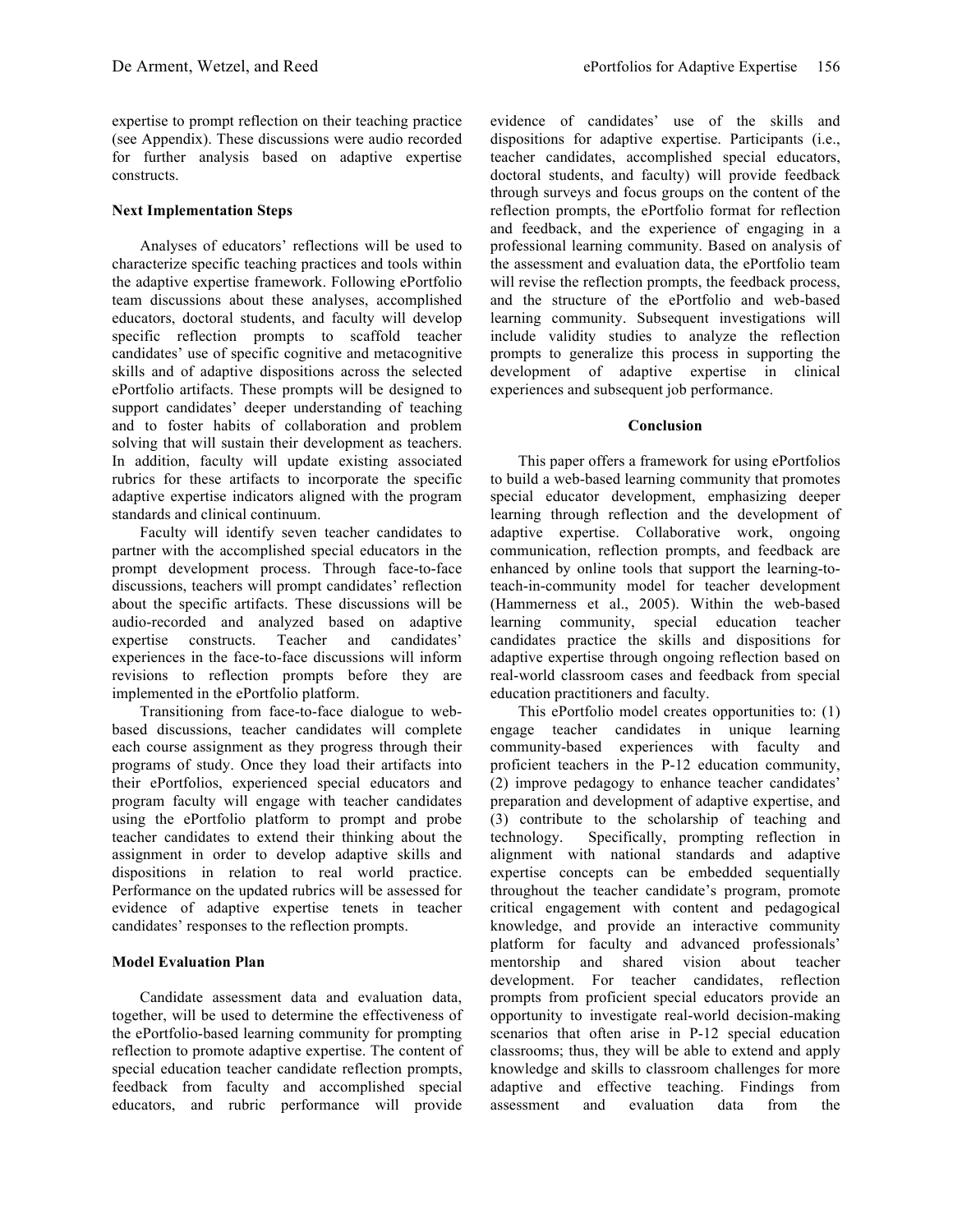implementation of the ePortfolio-based learning community model have potential implications for promoting quality reflection, designing web-based learning communities, and structuring the ePortfolio as a platform for web-based learning communities.

#### **References**

- Baker-Doyle, K. J. (2011). *The networked teacher: How new teachers build social networks for professional support*. New York, NY: Teachers College Press.
- Barnett, S., & Koslowski, B. (2002). Adaptive expertise: Effects of type of experience and the level of theoretical understanding it generates. *Thinking and Reasoning, 8*(4), 237-267. doi:10.1080/13546780244000088
- Bell, E., Horton, G., Blashki, G., & Seidel, B. M. (2012). Climate change: Could it help develop "adaptive expertise"? *Advances in Health Science Education, 17*, 211-224. doi:10.1007/s10459-010- 9245-4
- Billingsley, B. S. (2004). Special education teacher retention and attrition: A critical analysis of the research literature. *Journal of Special Education*, *38*(1), 39-55. doi:10.1177/00224669040380010401
- Billingsley, B. S., Griffin, C. C., Smith, S. J., Kamman, M., & Israel, M. (2009). *A review of teacher induction in special education: Research, practice, and technology solutions* (NCIPP Doc. No. RS-1). Retrieved from National Center to Inform Policy and Practice in Special Education Professional Development website: http://ncipp.org/reports/rs\_1.pdf
- Boe, E. E., & Cook, L. H. (2006). The chronic and increasing shortage of fully certified teachers in special and general education. *Exceptional Children, 72*(4), 443-460.
- Bransford, J. (2004). *Thoughts on adaptive expertise*. Unpublished manuscript. Retrieved from http://www.vanth.org/docs/AdaptiveExpertise.pdf
- Bransford, J. (2007). Preparing people for rapidly changing environments. *Journal of Engineering Education, 96*(1)*,* 1-3. doi:10.1002/j.2168- 9830.2007.tb00910.x
- Bransford, J., Derry, S., Berliner, D., & Hammerness, K. (2005). Theories of learning and their roles in teaching. In L. Darling-Hammond & J. Bransford (Eds.), *Preparing teachers for a changing world: What teachers should learn and be able to do* (pp. 40-87). San Francisco, CA: Jossey-Bass.
- Brownell, M. T., Sindelar, P. T., Kiely, M. C., & Danielson, L. C. (2010). Special education teacher quality and preparation: Exposing foundations, constructing a new model. *Exceptional Children, 76*(3), 357-377.
- Council of Chief State School Officers. (2011). Interstate teacher assessment and support consortium (InTASC) model core teaching standards: A resource for state dialogue. Washington, DC: Author.
- Council for Exceptional Children. (2008). *What every special educator must know: Ethics, standards, and guidelines* (6th ed.). Arlington, VA: Author.
- Council for Exceptional Children. (2012). *The Council for Exceptional Children's position on special education teacher evaluation*. Arlington, VA: Author.
- Crawford, V. M. (2007, May). *Adaptive expertise as knowledge building in science teachers' problem solving*. Paper presented at the Second European Cognitive Science Conference, Delphi, Greece.
- Crawford, V. M., & Brophy, S. (2006, September). Adaptive expertise: Theory, methods, findings, and emerging issues. In V. Crawford & S. Brophy (Chairs), *The adaptive expertise symposium*. Symposium conducted at the meeting of SRI International, Menlo Park, CA.
- Crawford, V. M., Schlager, M., Toyama, Y., Riel, M., & Vahey, P. (2005, April). *Characterizing adaptive expertise in science teaching*. Paper presented at the annual meeting of the American Educational Research Association, Montreal, Canada.
- Dalal, D. K., Hakel, M. D., Sliter, M. T., & Kirkendall, S. R. (2012). Analysis of a rubric for assessing depth of classroom reflections. *International Journal of ePortfolio, 2*(1), 75-85. Retrieved from http://www.theijep.com/pdf/IJEP11.pdf
- Darling-Hammond, L., & Hammerness, K. (2005). The design of teacher education programs. In L. Darling-Hammond & J. Bransford (Eds.), *Preparing teachers for a changing world: What teachers should learn and be able to do* (pp. 390- 441). San Francisco, CA: Joseey-Bass.
- De Arment, S. T., Reed, E., & Wetzel, A. P. (2013). Promoting adaptive expertise: A conceptual framework for special educator preparation. *Teacher Education and Special Education, 36*(3), 217-230. doi:10.1177/0888406413489578
- Ehiyazaryan-White, E. (2012). The dialogic potential of ePortfolios: Formative feedback and communities of learning within a personal learning environment. *International Journal of ePortfolio, 2*(2), 173-185. Retrieved from http://www.theijep.com/pdf/IJEP64.pdf
- Fisher, F. T., & Peterson, P. L. (2001). *A tool to measure adaptive expertise in biomedical engineering students*. Paper presented at the annual meeting of the American Society for Engineering Education, Albuquerque, New Mexico.
- Goodnow, J. J., Peterson, C., & Lawrence, J. A. (2007). Culture and cognitive development: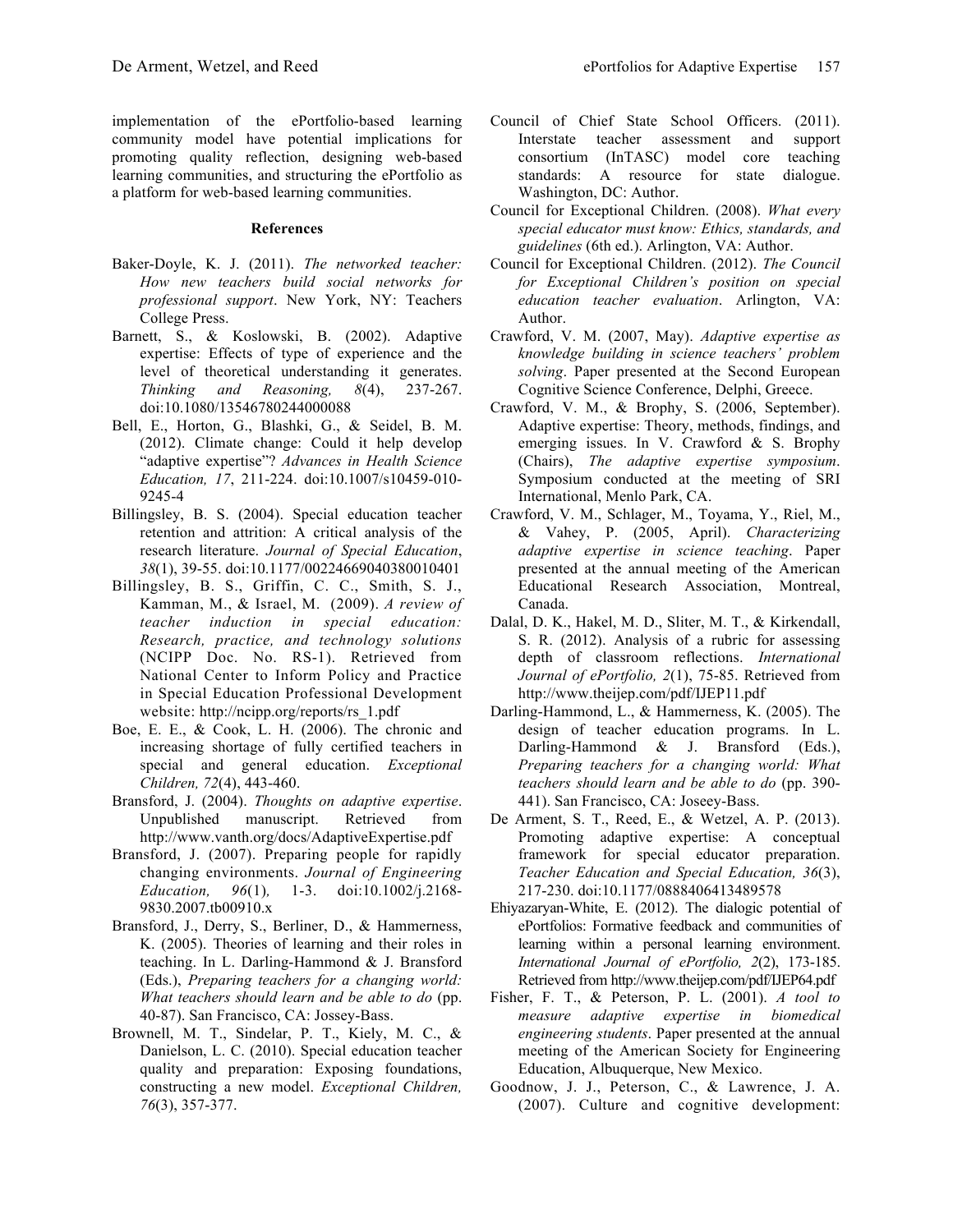Giyoo Hatano's insights and the questions they open. *Human Development, 50*(1), 16-22. doi:10.1159/000097680

- Hammerness, K., Darling-Hammond, L., & Bransford, J. (2005). How teachers learn and develop. In L. Darling-Hammond & J. Bransford (Eds.), *Preparing teachers for a changing world: What teachers should learn and be able to do* (pp. 358- 389). San Francisco, CA: Jossey-Bass.
- Hatano, G., & Inagaki, K. (1986). Two courses of expertise. In H. Stevenson, H. Azuma, & K. Hakuta (Eds.), *Child development and education in Japan* (pp.262-272). New York, NY: Freeman.
- Hatano, G., & Oura, Y. (2003). Commentary: Reconceptualizing school learning using insight from expertise research. *Educational Researcher, 32*(8), 26-29. doi:10.3102/0013189X032008026
- Inagaki, K., & Miyake, N. (2007). Perspectives on the research history of Giyoo Hatano. *Human Development, 50*(1), 7-15. doi:10.1159/000097679
- Janssen, F., de Hullu, E., & Tigelaar, D. (2008). Positive experiences as input for reflection by student teachers. *Teachers and Teaching, 14*(2), 115-127. doi:10.1080/13540600801965903
- Jenson, J. (2011). Promoting self-regulation and critical reflection through writing students' use of electronic portfolio. *International Journal of ePortfolio, 1*(1), 49-60. Retrieved from http://www.theijep.com/pdf/IJEP19.pdf
- Lambe, J., McNair, V., & Smith, R. (2013). Special education needs, e-learning and the reflective eportfolio: Implications for developing and assessing competence in pre-service education. *Journal of Education for Teaching, 39*(2), 181-196.
- Light, T. P., Chen, H. L., & Ittelson, J. C. (2012). *Documenting learning with ePortfolios: A guide for college instructors.* San Francisco, CA: Jossey-Bass.
- Lin, X., Schwartz, D. L., & Bransford, J. (2007). Intercultural adaptive expertise: Explicit and implicit lessons from Dr. Hatano. *Human Development, 50*, 65-72. doi:10.1159/000097686
- Lin, X., Schwartz, D. L., & Hatano, G. (2005). Toward teachers' adaptive metacognition. *Educational Psychologist, 40*(4), 245-255. doi:10.1207/s15326985ep4004\_6
- Martin, T., Petrosino, A. J., Rivale, S., & Diller, K. R. (2006). The development of adaptive expertise in biotransport. *New Directions for Teaching and Learning, 108*, 35-47. doi:10.1002/tl.254
- National Board for Professional Teaching Standards. (2010). *National board certification for teachers: Exceptional needs standards for teachers of students*   $ages \, 3-21+$  (2<sup>nd</sup> ed.). Arlington, VA: Author.
- National Research Council. (2000). *How people learn: Brain, mind, experience, and school* (Expanded ed.). Washington, DC: National Academies Press.
- Palloff, R. M., & Pratt, K. (2007). *Building online learning communities: Effective strategies for the virtual classroom.* San Francisco, CA: Jossey-Bass.
- Parker, M., Ndoye, A., & Ritzhaupt, A. D. (2012). Qualitative analysis of student perceptions of eportfolios in a teacher education program. *Journal of Digital Learning in Teacher Education, 28*(3), 99-107.
- Parkes, K. A., & Kajder, S. (2010). Eliciting and assessing reflective practice: A case study in web 2.0 technologies. *International Journal of Teaching and Learning in Higher Education, 22*(2), 218-228. Retrieved from http://www.isetl.org/ijtlhe/pdf/IJTLHE947.pdf
- Pelliccione, L., & Raison, G. (2009). Promoting the scholarship of teaching through reflective eportfolios in teacher education. *Journal of Education for Teaching, 35*(3), 271-281. doi:10.1080/02607470903092813
- Pellegrino, J. W., & Hilton, M. L. (Eds.). (2012). *Education for life and work: Developing transferable knowledge and skills in the 21st century.* Washington, DC: National Academies Press.
- Pitts, W., & Ruggirello, R. (2012). Using the e-portfolio to document and evaluate growth in reflective practice: The development and application of a conceptual framework. *International Journal of ePortfolio, 2*(1), 49-74. Retrieved from http://www.theijep.com/pdf/IJEP43.pdf
- Ring, G., & Ramirez, B. (2012). Implementing ePortfolios for the assessment of general education competencies. *International Journal of ePortfolio, 2*(1), 87-97. Retrieved from http://www.theijep.com/pdf/IJEP62.pdf
- Schwartz, D. L., Bransford, J. D., & Sears, D. (2005). Efficiency and innovation in transfer. In J. Mestre (Ed.), *Transfer of learning* (pp. 1-51). Greenwich, CT: Information Age.
- Soslau, E. (2012). Opportunities to develop adaptive teaching expertise during supervisory conferences. *Teaching and Teacher Education, 28*(5), 768-779. doi:10.1016/j.tate.2012.02.009
- Strudler, N., & Wetzel, K. (2008). Costs and benefits of electronic portfolios in teacher education: Faculty perspectives. *Journal of Computing in Teacher Education, 24*(4), 135-142.
- Varpio, L., Schryer, C., & Lingard, L. (2009). Routine and adaptive expert strategies for resolving ICT medicated communication problems in the team setting. *Medical Education*, *43*, 680-687.
- Watwood, B., Nugent, J., & Deihl, W. (2009). *Building from content to community: [Re]Thinking the transition to online teaching and learning.* Retrieved from http://www.vcu.edu/cte/resources/OTLRG/00\_02\_Whi tePaper.html
- Wetzel, K., & Strudler, N. (2006). Costs and benefits of electronic portfolios in teacher education: Student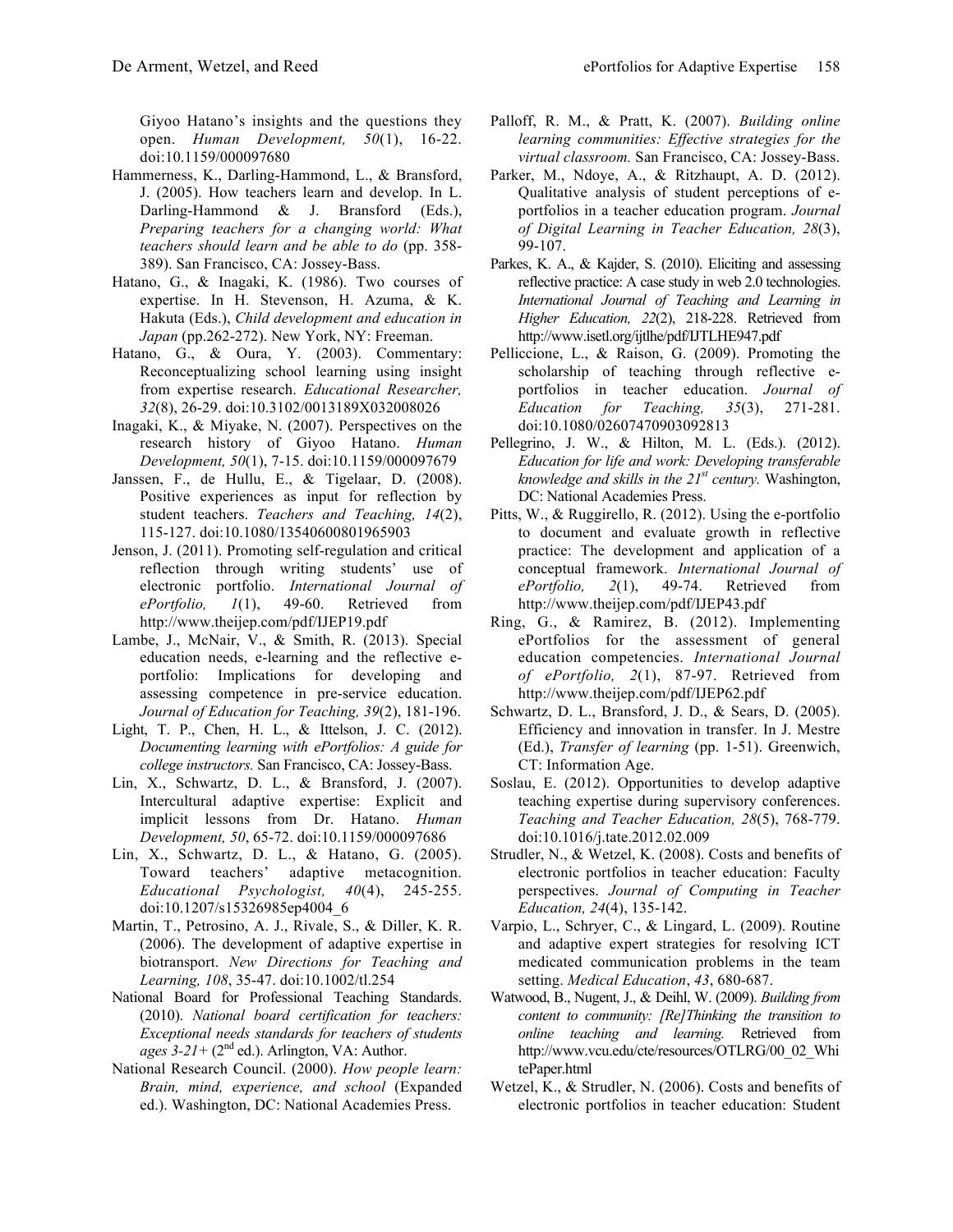voices. *Journal of Computing in Teacher Education, 22*(3), 69-78.

- Windschitl, M. (2009). *Cultivating 21st century skills in science learners: How systems of teacher preparation and professional development will have to evolve*. Retrieved from http://education.washington.edu/research/reports/2 1stCenturySkills.pdf
- Yancey, K. B. (2009). Reflection and electronic portfolios. In D. Cambridge, B. Cambridge, & K. Yancey (Eds.), *Electronic portfolios 2.0* (pp. 5-16). Sterling, VA: Stylus.
- Yao, Y., Aldrich, J., Foster, K., & Pecina, U. (2009). Preservice teachers' perceptions of an electronic portfolio as a tool for reflection and teacher certification. *Journal of Educational Research and Policy Studies, 9*(1), 25-43.

SERRA T. DE ARMENT is a doctoral student at Virginia Commonwealth University (VCU) pursuing a

 $\mathcal{L}_\text{max}$  , and the set of the set of the set of the set of the set of the set of the set of the set of the set of the set of the set of the set of the set of the set of the set of the set of the set of the set of the

degree in Special Education and Disability Policy. Her research interests include teacher preparation, teacher quality, collaborative teaching, and teacher retention in special education.

ANGELA P. WETZEL, PhD, serves as Director of Assessment and as a member of the Department of Foundations of Education at VCU. Her research interests include best practices for instrument development, student assessment, and program evaluation as scholarship.

EVELYN REED, PhD, is an Associate Professor in the Department of Special Education and Disability Policy at VCU. Her primary research interests are teacher educator and personnel development in early intervention and special education. With colleagues, she has led personnel development models at the pre-<br>service and in-service levels, emphasizing service and in-service levels, emphasizing interdisciplinary collaboration, communityengagement, and high-needs environments.